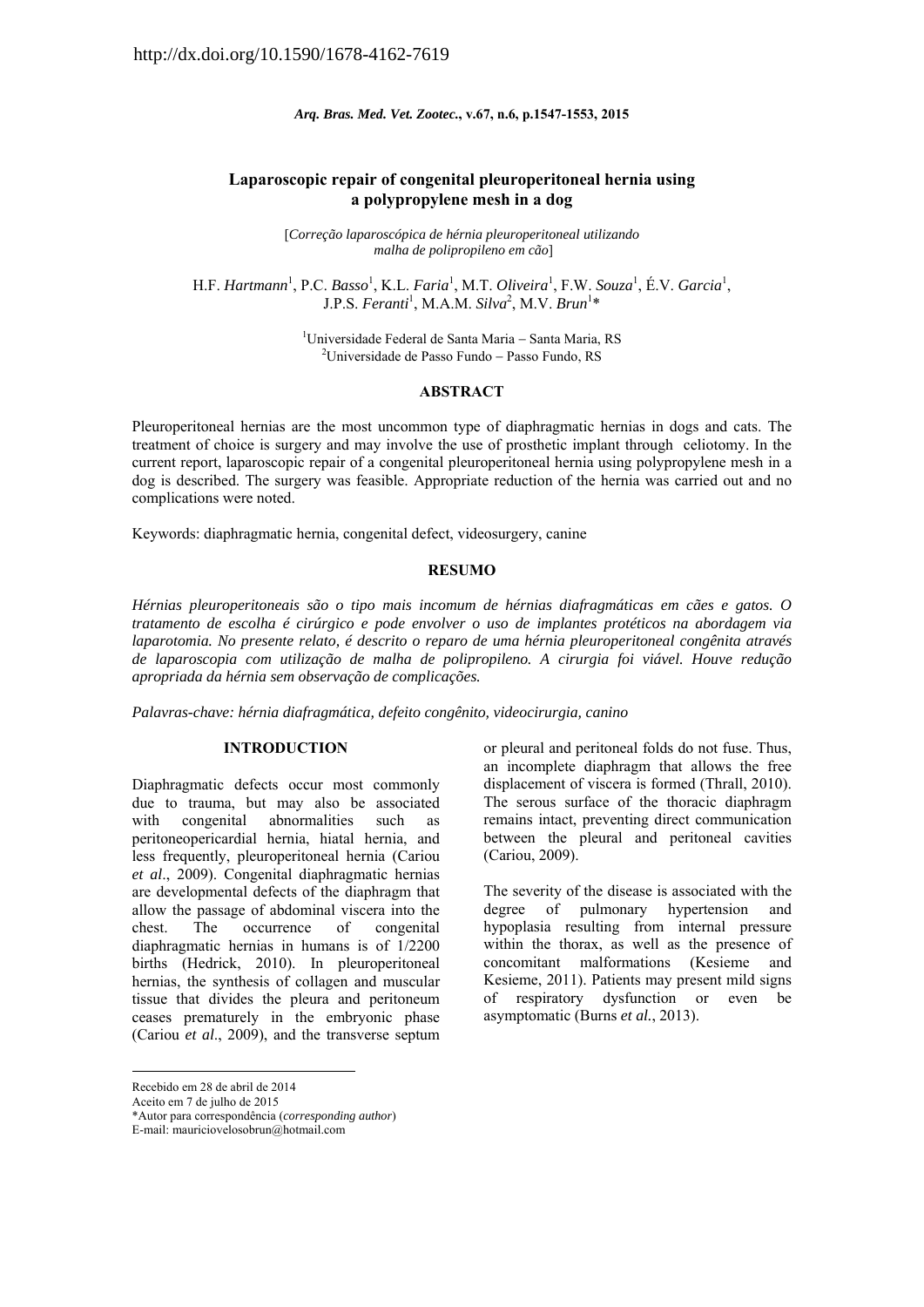Chest radiography is the most important diagnostic tool if diaphragmatic abnormalities issuspected . Echography, computed tomography and magnetic resonance may also be considered (Hedrick, 2004; Cariou, 2009).

The treatment of choice for diaphragmatic hernia repair is surgery, regardless of its severity (Beck *et al*., 2004). Surgical repair of diaphragmatic hernias can be safely achieved using several techniques. Transthoracic and transabdominal approaches, as well as laparoscopic-assisted, laparoscopic and thoracoscopic techniques were described. Primary occlusion of the defect is the main goal of surgery. Thus, prosthetic implant or muscle flap techniques may be required when proper apposition is lacking or reduced, with extreme tension on the defect's edges (Kesieme and Kesieme, 2011).

The aim of the current study was to report the first successful case of laparoscopic reduction of a rare pleuroperitoneal hernia using polypropylene mesh in a dog.

### **CASE DESCRIPTION**

A two-month-old Cimarron bitch, weighting 4.4kg, was admitted presenting dyspnea and recurrent vomiting. The patient presented normal behavior, despite being underdeveloped in comparison to the puppies of the same progeny. On physical examination, the patient presented regular nutritional status and hydration, normochromic mucosa, 38.3°C of core temperature and normal lymph nodes. Cardiac auscultation revealed tachycardia, while the chest showed pulmonary crackles. Ventrodorsal chest radiography showed cranioventral protrusion of the diaphragm (Fig. 1-A), whereas the same volume increase was present in ventral position on the laterolateral projection (Fig. 1-B). A suspicion of congenital diaphragmatic hernia was established.



Figure 1. Ventrodorsal (A) and laterolateral (B) radiographs of a female, two-month-old dog with pleuroperitoneal hernia. Note cranial protrusion of the diaphragm in both projections; central (A) and ventral (B) position.

Hematological assessment revealed normocytic hypochromic anemia (GV =  $32\%$ ; hemoglobin = 9.6 g/dL; RBC = 4.71 x  $10^6$ / $\mu$ L; MCV = 68fL,  $MCHC = 30\%$ ). No WBC abnormalities were noted. An increased activity of alkaline phosphatase (360.59 IU/L) was observed. Based on the results of the complementary examination, the patient was referred to laparoscopy in order to confirm the diagnosis and to attempt surgical repair.

Tramadol chloride (4mg  $kg^{-1}$ , IM) was given as premedication. Cephalothin  $(30mg \text{ kg}^{-1}, \text{IV})$  was given for antimicrobial prophylaxis. General anesthesia was induced with propofol  $(4mg \text{ kg}^{-1})$ ,

IV), followed by epidural administration of an association of 2% lidocaine  $(0.13 \text{ml kg}^{-1})$ ,  $0.5\%$ bupivacaine  $(0.13 \text{ml kg}^{-1})$  and morphine  $(0.1 \text{mg})$  $kg^{-1}$ ). General anesthesia was maintained using isoflurane vaporized in  $100\%$  O<sub>2</sub>, in a semiclosed circuit.

The patient was positioned in dorsal recumbence and the ventral abdomen and thorax were prepared aseptically. An 1-cm mini-celiotomy was performed on the umbilicus scar for insertion of a 10-mm trocar and a 12-mmHg CO<sub>2</sub> pneumoperitoneum was created. A 0<sup>o</sup> 10-mm telescope was passed through the trocar for primary abdominal examination and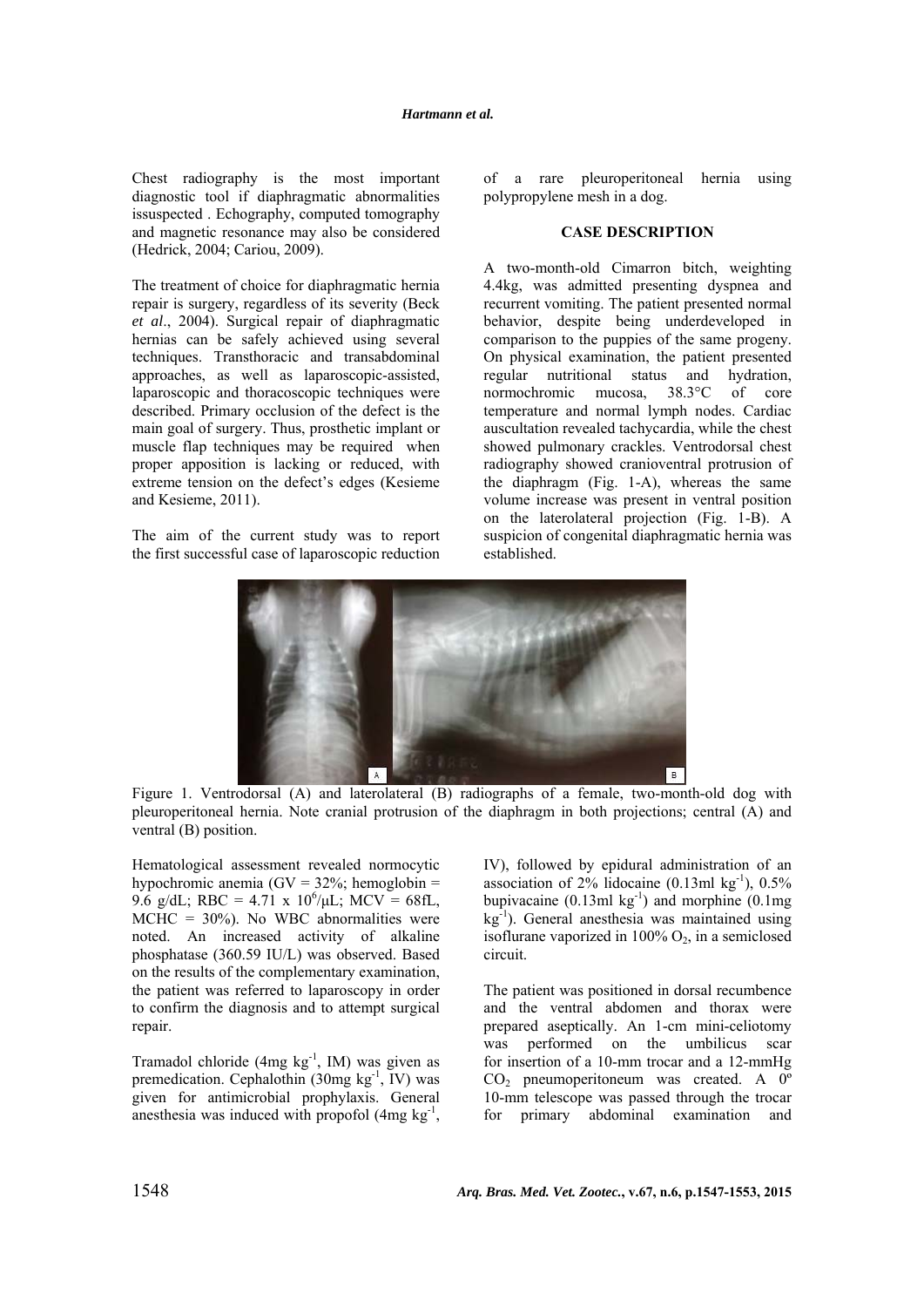pleuroperitoneal hernia was confirmed (Fig. 2-A). The defect was positionedventrally to the right and affected approximately 25% of the diaphragmatic surface, confirming the left cardiac displacement seen in the chest radiographs.

A 10-mm and a 5-mm instrument port was established on the right and left hypogastric areas, respectively, with laparoscopic guidance. A polypropylene mesh was cut in the shape of the defect and introduced into the abdominal cavity through the 10-mm port. The mesh was placed over the defect edges. Intracorporeal sutures, using monofilament nylon 2-0 in a simple interrupted pattern, were carried out, taking bites on the mesh and the defect edges (Fig. 2-B).



Figure 2. Laparoscopic view of a female, two-month-old dog's diaphragmatic defect. (A) In 12-hour position, the falciform ligament in observer. At the bottom, hepatic lobes are viewed. On the left side, a wide diaphragmatic defect involving almost  $\frac{1}{4}$  of the muscle area. (B) Polypropylene mesh placed over the defect, following the application of the first intracorporeal suture.

The pneumoperitoneum was drained, the ports were withdrawn and wound closure was performed routinely in three layers. Immediate postoperative chest radiographs revealed residual pneumothorax in right hemithorax, but the diaphragm was intact and shows that no changes were found in the lungs (Fig. 3-A and B). No chest tube was used and successive intercostal thoracentesis for the management of residual pneumothorax were required up to 24 hours postoperatively. Following pneumothorax drainage, the patient recovered with no adverse events. Postoperative care included tramadol  $(4mg \text{ kg}^{-1}, \text{ SC}, \text{TID}, \text{ for } 3 \text{ days})$  and meloxicam  $(0.1 \text{mg kg}^{-1}$ , SC, SID, 3 days) for analgesia. The patient was discharged 48 hours after surgery.

The owner lived in a town far from the Veterinary Referral Hospital and the patient returned 45 days post-op for follow-up. Physical examination revealed normal nutritional and hydration status and pale mucosa. Abdominal palpation revealed pain. The patient had received the a dose of vaccine, as well as anthelmintic recently. New thoracic radiography was carried out, which revealed cardiac silhouette with preserved shape and volume, lungs presenting normal pattern, as well as preserved diaphragm and no evidence of thoracic deformations or pneumothorax (Fig. 3-C, D). On abdominal ultrasonography, small intestine mucosal thickening was observed, which was diagnosed as enteritis without connection to pleuroperitoneal hernia. The animal was given metronidazole orally  $(15mg \text{ kg}^{-1}, \text{BID} \text{ for } 20)$ days) and did not present clinical signs of enteritis within seven days of the beginning of the treatment.

Six months following surgery, the bitch was referred to laparoscopicassisted ovariohysterectomy. Routine physical examination and hematological tests were carried out along with new radiographic assessment (Figure 4). No abnormality was found and the patient was submitted to lap-spay.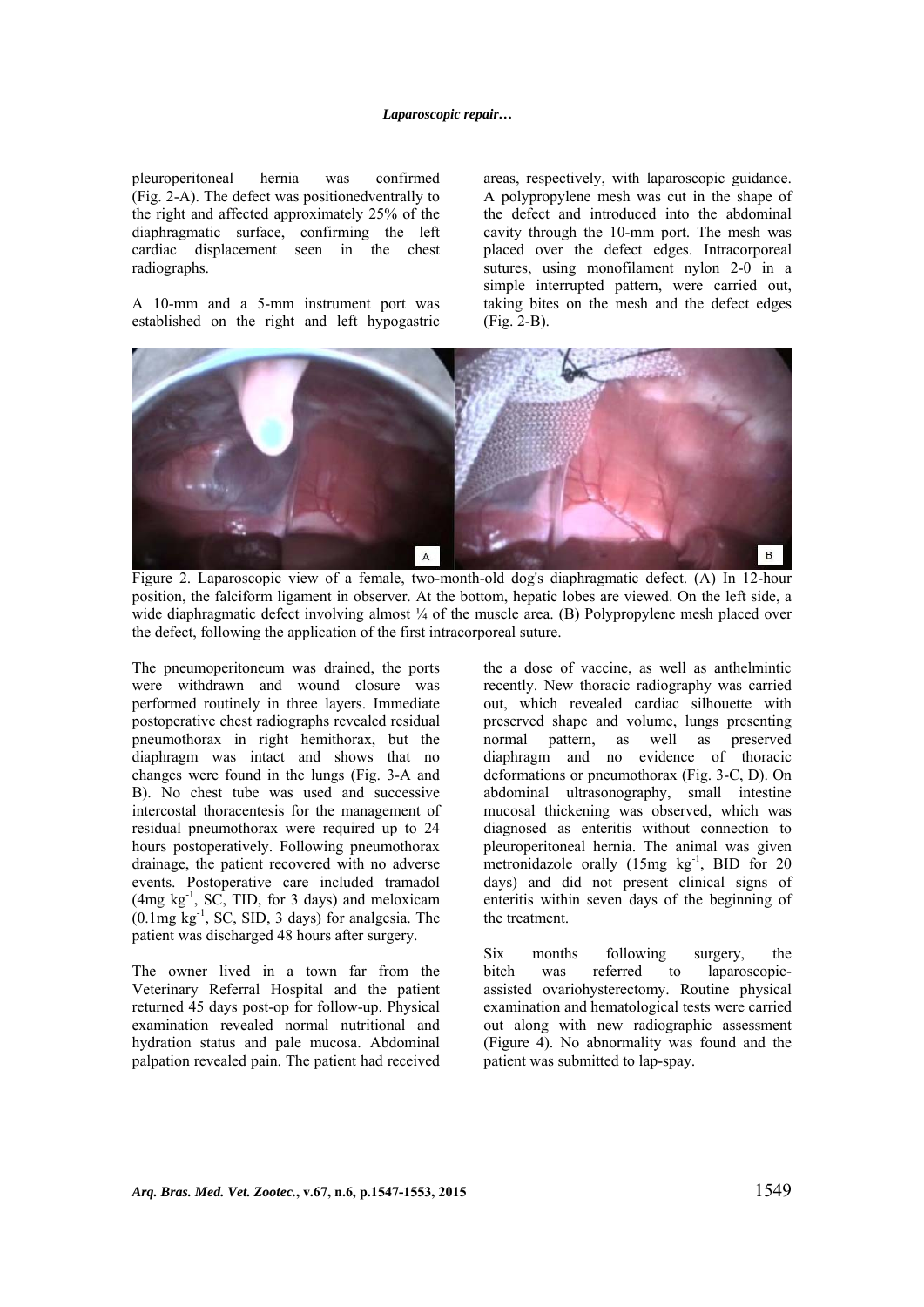*Hartmann et al.*



Figure 3. Female, two-month-old dog's postoperative chest radiographs revealing diaphragmatic silhouette integrity, heart positioned to its normal axis and residual pneumothorax (A and B). Radiographs following 45 days of surgery reveals preserved diaphragmatic integrity and normal heart and lung aspect (C and D).



Figure 4. Female, eight-month-old dog's chest survey radiographs prior to laparoscopic spay showing preserved diaphragmatic integrity in dorsoventral (A) and laterolateral (B) projections.

A two-port laparoscopic-assisted approach was used for ovariohysterectomy. The abdominal cavity was closely inspected during surgery, with special regard to the diaphragm. Broad adhesions were found along the liver and the diaphragm surface, especially on the implantion area. Thus, it was not possible to directly view the mesh, as seen in Figure 5.

Adhesiolysis was not performed. The laparoscopic-assisted ovariohysterectomy was performed uneventfully. Following complete anesthetic recovery, the patient was discharged and convalesced at home. The last contact with the owner was made on the  $120<sup>th</sup>$  day post-op. no abnormalities were reported by the owner.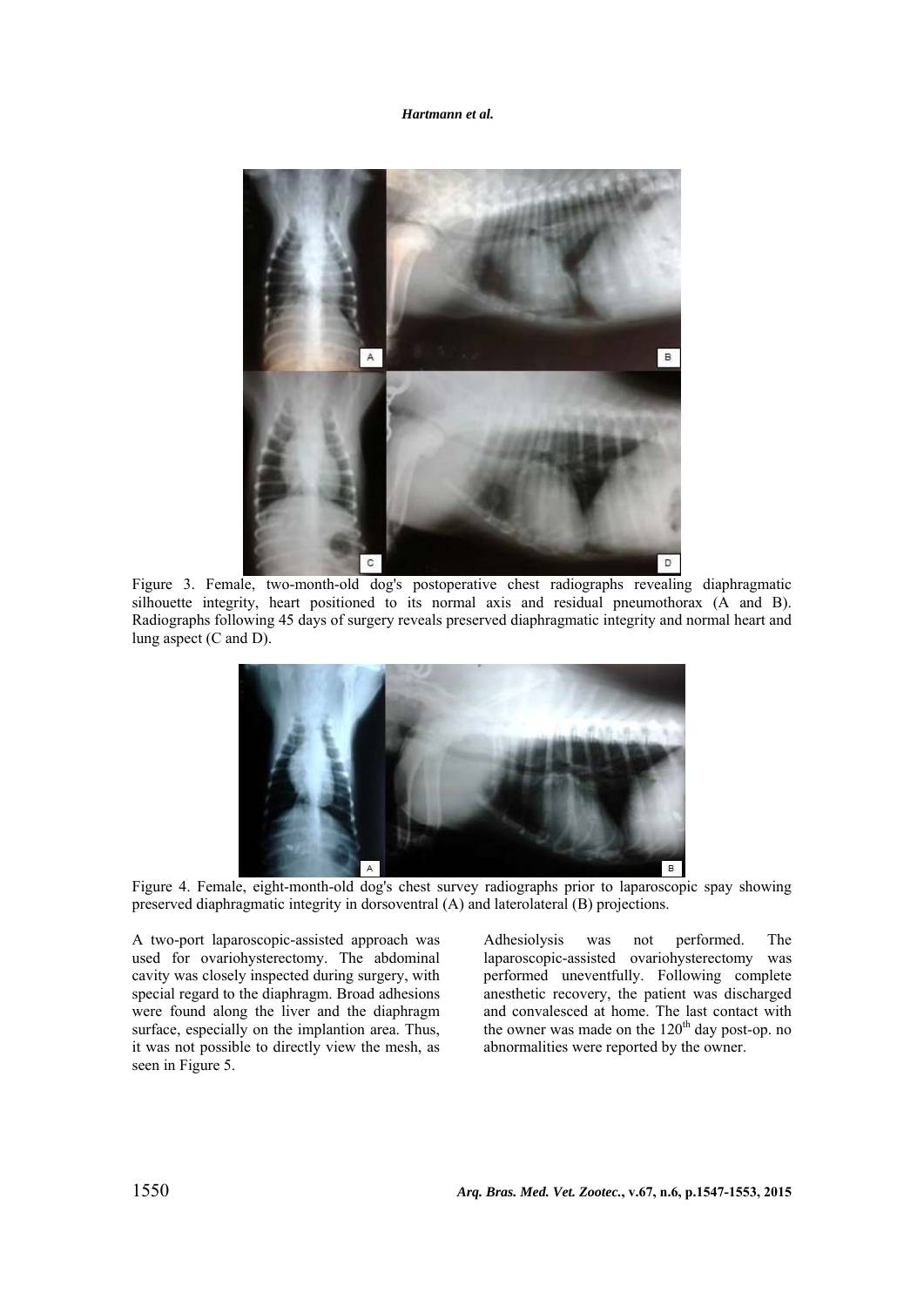### *Laparoscopic repair…*



Figure 5. Laparoscopic view of the mesh implant site six months later, obtained during laparoscopicassisted ovariohysterectomy in a female, eight-month-old dog. (A) Adhesion involving the omentum and the abdominal wall, caudally to the liver. The patient was positioned in dorsal recumbence. (B) Right hepatic lobes attached to the diaphragmatic surface by wide intraperitoneal adhesions. (C) Nonabsorbable suture involved by capsular tissue enclosed by the diaphragm nearby the left hepatic lobe.

#### **DISCUSSION**

The etiology of congenital diaphragmatic hernia in humans is unknown, however it was noted that 2% of cases have familial incidence and 15% of cases have chromosomal abnormalities associated (Kesieme and Kesieme, 2011). Congenital left dorsolateral defect causing diaphragmatic hernia was reported in five of 27 puppies from three progenies in Golden Retrievers. Such findings are consistent with autosomal recessive inheritance of canine diaphragmatic defects (Valentine *et al.*, 1988). Congenital absence of all or part of the diaphragm is known as an autosomal recessive disorder in cats (Burns *et al*., 2013). As there was no history of trauma to the animal of the present report and no evidence of chronic inflammation due to rupture on laparoscopic assessment, congenital disease was suspected.

Studies in mouse models and human specimens provided basis for understanding embryological origins of the diaphragmatic defect. Posterolateral defects of the left part of the diaphragm are clinically known as Bochdalek hernias in humans (Greer, 2013). The defect was seen on the right ventrolateral part of the diaphragm in the patient reported in the current study, which is known as Morgagni hernia in humans. Such hernia is described as a defect resulting from failure on the pleuroperitoneal membrane prior to union on the sternal and costal cartilages during embryogenesis (Kesieme and Kesieme, 2011).

Pleuroperitoneal hernias are often incidental and asymptomatic findings (Kesieme and Kesieme, 2011). However, the patient of the current report presented signs that raised suspicion on diaphragmatic dysfunction. The only case describing this type of hernia on the current literature was a Shar-pei with hiatal hernia and pleuroperitoneal hernia combined (Auger and Riley, 1997).

In another study, the authors have mentioned that there were only three other cases of cats diagnosed with pleuroperitoneal hernia at that time, all of them presenting respiratory distress. However, the hernia was an incidental finding in one patient (Cariou *et al*., 2009). The authors also hypothesized that congenital diaphragm defects are not as rare as mentioned in current literature, as more animals can be asymptomatic and live a normal life.

The main clinical signs of congenital diaphragmatic hernia are respiratory and gastrointestinal distress. In most cases of right side hernias in human patients, respiratory signs are present, and most cases of left side hernias, gastrointestinal signs are likely to occur (Kesieme and Kesieme, 2011). The patient of the present report also showed clinical signs, which is compatible to most reports.

In a retrospective study on peritoneopericardial hernias, 57.1% of affected dogs and 23.3% of affected cats had other concurrent congenital anomalies, such as umbilical hernia,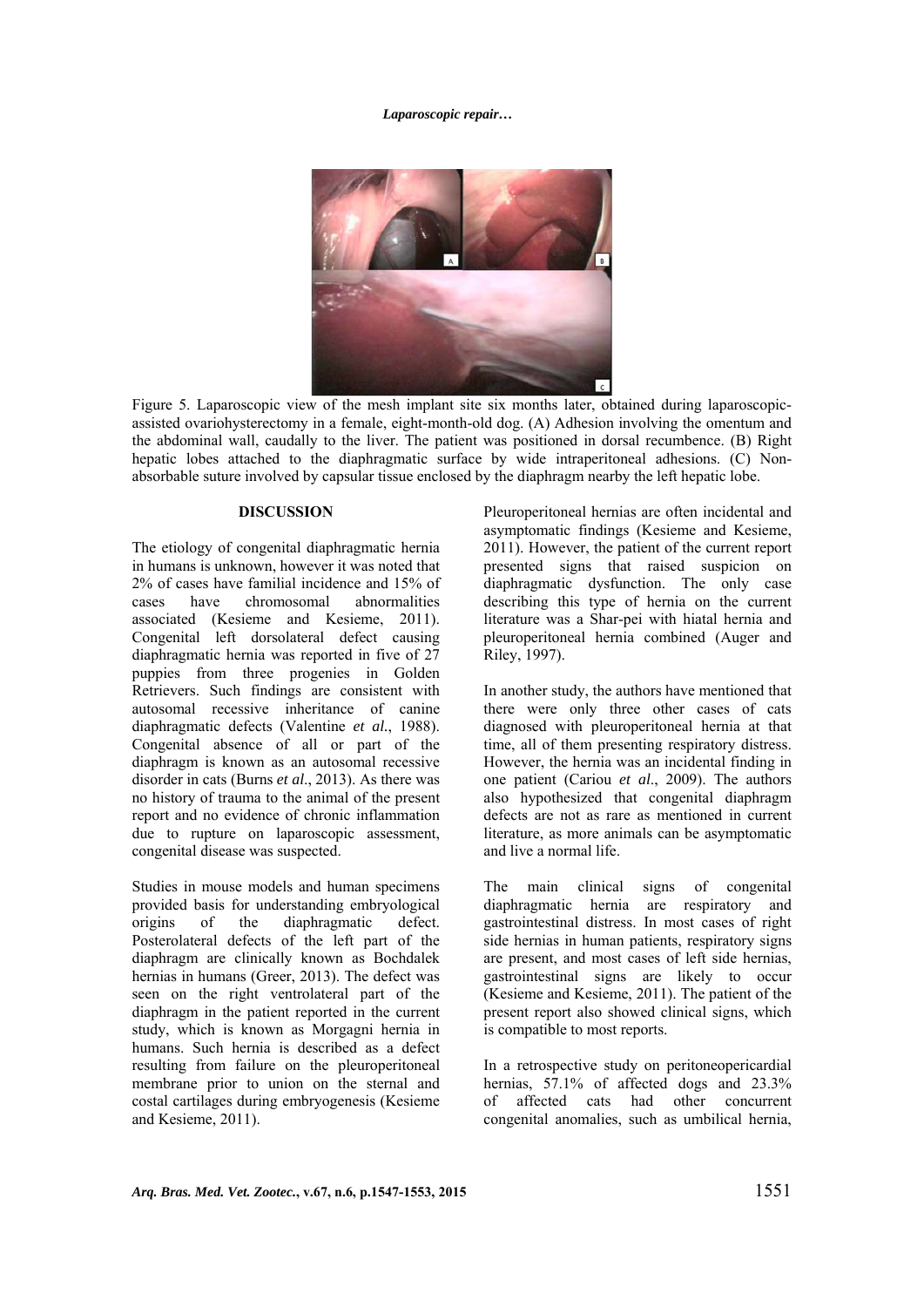supra-umbilical wall hernia, cryptorchidism, cleft palate, persistent pupillary membrane, intra and extra-hepatic portosystemic shunts, other cardiovascular defects and *pectus excavatum* and other vertebral abnormalities (Burns *et al*., 2013). Additionally, the most common hematologic abnormality was increased activity of alanine aminotransferase (ALT) on that study. The dog reported in the current study had no other congenital-related abnormalities. Increased alkaline phosphatase was the only alteration found on the patient's biochemical profile. There was no basis for increase in ALT in other cases of peritoneopericardial hernia in current literature, whereas the increase in alkaline phosphatase in the present report is believed to be associated to the patient's age.

Multiple radiographic projections, gastrointestinal contrast studies, positive or negative contrast for celiography and ultrasound are useful in the diagnosis of diaphragmatic hernia in dogs and cats. True diaphragmatic hernias may be confused with lung masses, since thoracic opacities are usually well delimited by the parietal pleura (Barbosa *et al*., 2008). Ultrasound proved to be accurate to identify the diaphragmatic defect in the current report, since the chest radiograph did not identify whether the apparent mass was pericardial, mediastinal, pulmonary or diaphragmatic in origin. The thoracic radiographs performed for the present report revealed caudal opacity. This condition could have been confused with other diseases in where ultrasound assessment could not be performed, as mentioned by others (Cariou *et al.*, 2009). The position and contents of the hernia can be easily determined with the use of computed tomography, which also differentiates diaphragmatic hernias, mediastinal masses, bronchogenic cysts and other congenital malformations of the lung parenchyma (Kesieme and Kesieme, 2011). As there was no availability of CT in our case, laparoscopy was suggested for both complementary diagnosis and treatment.

Concerning surgical approach, a cat with pleuroperitoneal hernia underwent primary closure of the wound with a simple continuous suture using 3-0 polydioxanone (Cariou *et al*., 2009). A successful technique using a reverse *latissimus dorsi* flap was reported in a child following hernia recurrence (Barbosa *et al*., 2008). Autologous pericardium was also

successfully used for repair of peritoneopericardial hernia in a dog (Burns *et al*., 2013). In the present case, a synthetic mesh was chosen due to the lack of tissue to provide adequate primary closure of the defect. On the other hand, it would be better to use specific stapler for hernias to reduce operative time and technical difficult, because extensive training on intracorporeal knot suturing is required in order to reduce surgical time and provide secure mesh fixation. Unfortunately, as we did not have hernia stapler we used intracorporeal suture.

The repair of large congenital diaphragmatic defects using synthetic meshes caused recurrence, progressive deformity of the chest wall and restrictive lung disease in newborns (Voges *et al*., 1997). No special technique of pleuroperitoneal hernia repair was reported in dogs in current literature, either by conventional or laparoscopic surgery. However, for both traumatic and congenital diaphragmatic hernias the use of synthetic implants such as polypropylene mesh by laparotomy was well established.

In conclusion, this report is a contribution that brings a new perspective in management of this disease through total laparoscopic surgery, with possible advantages because it's a minimally invasive approach. The laparoscopic pleuroperitoneal diaphragmatic hernia repair using polypropylene mesh and intracorporeal suturing is feasible in dogs and provides both minimal invasion and a short convalescence for the patient.

# **REFERENCES**

AUGER, J.M.; RILEY, S.M. Combined hiatal and pleuroperitoneal hernia in a Shar-pei. *Can. Vet. J.,* v.38, p.640-642, 1997.

BARBOSA, R.F.; RODRIGUES, J.; CORREIA-PINTO, J. *et al.* Repair of a large congenital diaphragmatic defect with a reverse *latissimus dorsi* muscle flap. *Microsurgery*, v.28, p.85-88, 2008.

BECK, C.A.C.; PIPPI, N.L.; BRUN, M.V. *et al.* Thoracoscopic techniques in diaphragmatic hernias: experimental study in dogs (*Author's transl.*). *Cienc. Rural*., v.34, p.1857-1863, 2004.